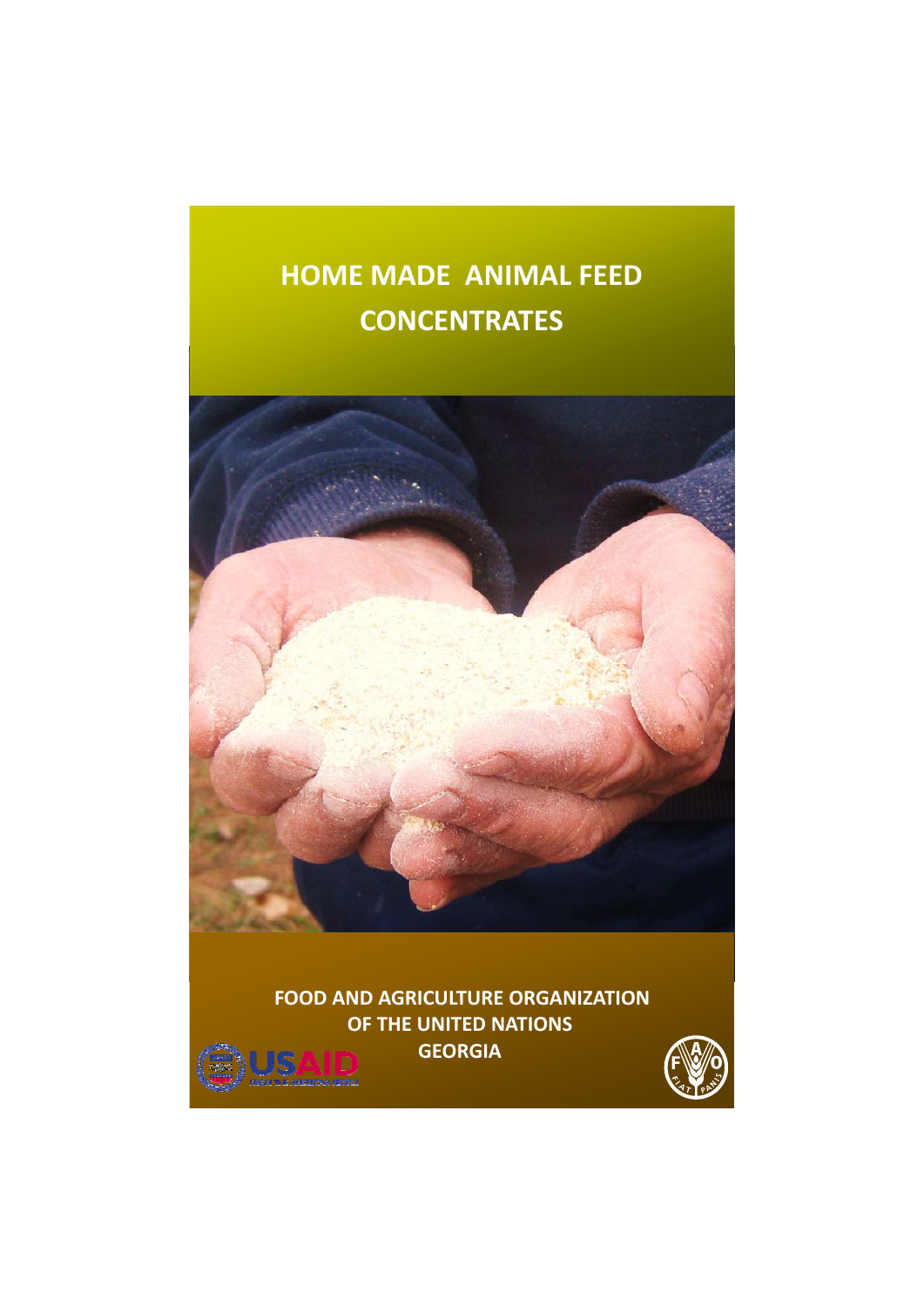# **TYPES OF FEED AND CONCENTRATED FEED**

There are two major categories of feed: concentrates (grains) and roughages (pasture, hay, silage). Roughages are usually high in fiber. Concentrates are usually high in protein or carbohydrates.

For an animal to grow normally and to gain weight efficiently, the amount that it eats in one day must contain enough energy and protein for body maintenance, growth, and production.

## **Pasture, forbs, and browse**

Pasture, range, forbs, and browse are usually the primary and most economical source of nutrients, and in many cases, all that a cattle needs to meet its nutritional requirements. Pasture is high in energy, protein, and palatability when it is in a vegetative state. However, it can have high moisture content and it can be difficult for high-producing animals to eat enough grass for maximum productivity.

As pasture plants mature, palatability, digestibility, and nutritive value decline, thus it is important to rotate and/or clip pastures to keep plants in a vegetative state. Forbs usually have higher digestibility and crude protein levels than grasses at similar stage of maturity.

#### **Hay**

Hay is forage that has been mowed and dried for use as livestock feed. It is usually the primary source of nutrients during the winter. Hay varies in quality on basis of plant species. Proper harvesting and storage is necessary to maintain nutritional quality of hay.

Hay is a moderate source of protein and energy. Good grass hays have energy as legume hays, but legumes have 50 to 75% more protein and three times as much calcium.

#### **Silage**

Silage is the term used for the feed produced by controlled fermentation of high moisture herbage. Silage can be made from forage or grain crops. As with fresh forage, the highproducing animal often cannot consume enough high moisture silage to meet its nutritional needs. For small and medium sized flocks, silage bags make silage feeding a possibility.

#### **Urea**

Urea is not a protein supplement, but is a source of non-protein nitrogen for protein synthesis by rumen bacteria. It should be used only in conjunction with high-energy feeds such as corn. Urea, which is 45 percent nitrogen and has a crude protein equivalent of 281 percent, should not supply over one-third of the total nitrogen in a diet.

#### **Vitamin and minerals supplements**

Producers mixing their own simple rations should use supplements that contain vitamins and minerals. These supplements can easily be combined with whole grains or by-product feeds to create a balanced concentrate ration. Complete mineral mixes are recommended when grazing low quality roughages and dur-



ing gestation and early lactation. The most important minerals are calcium, phosphorus, salt (NaCl), and selenium. Normally, when a well-balanced ration is fed, the only necessary supplement is salt and can be added by placing a salt block in the pasture or by providing salt in a pan or trough.

# **By-product Feeds**

There are numerous by-products available as a result of processing a traditional feed ingredient to generate another product. By-product feeds can often be economical sources of nutrients. The high moisture content of some by-product feeds may limit consumption of the diet result-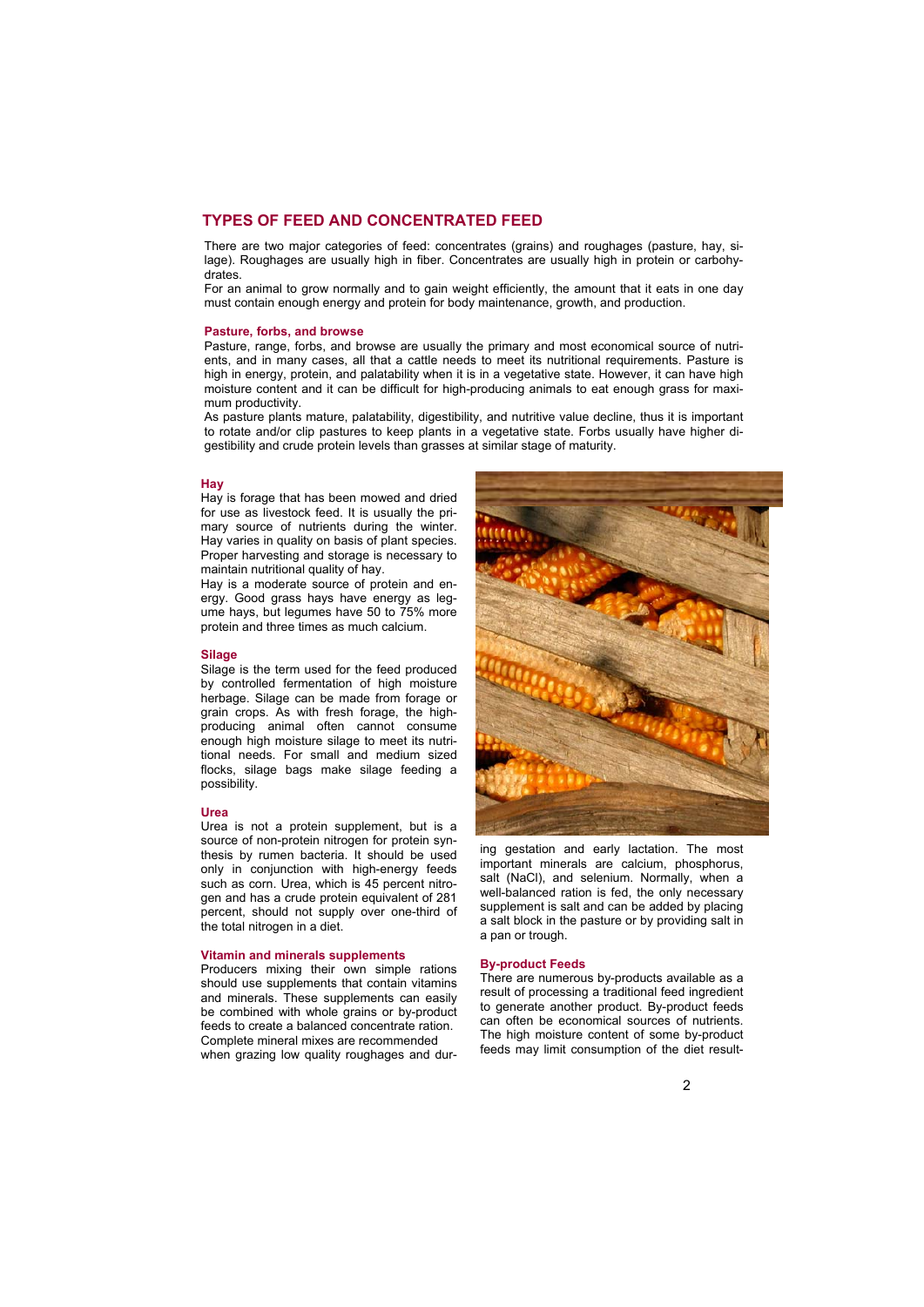

#### ing in poor animal performance.

From the sugar beet industry come beet tops, which are used on the farm either fresh or ensiled, and dried beet pulp and beet molasses, which are produced in sugar factories. These are palatable, high-quality sources of carbohydrates.

#### **Concentrated feeds**

Feed concentrates provide nutrients that forage alone cannot provide. This is particularly true in the case of high-producing animals. At times concentrates are a more economical source of nutrients than forages.

There are two types of concentrate feeds: carbonaceous and proteinaceous.

- Proteinaceous concentrates or "protein feeds" contain high levels of protein (>15%). Examples include soybean meal, cottonseed meal, peanuts (groundnuts), flaxseed (linseed), canola, cottonseed, coconuts, oil palm, and sunflower seeds. Protein quantity is generally more important than protein quality (amino acid content) in ruminant livestock because the microorganisms in the rumen manufacture their own body protein. Livestock do not store excess protein; it is burned as energy or eliminated (as nitrogen) by the kidneys.
- Carbonaceous concentrates or "energy" feeds are high in total digestible nutrients, but tend to be low in protein (8-11%). They include the cereal grains -- corn, barley, wheat, oats, milo, and rye.

Certain concentrates are reduced to high protein content, comprising of a combination of vegetable proteins, urea, essential vitamins and minerals, rumen modifier and limestone, designed to be mixed with grain and roughage, to produce a complete ration. Such concentrates are mix 94% grain and 6% concentrate. The concentrate is not fed directly to the cattle.

Many feed companies offer "complete" mixes of feed, balanced for the needs of the animals of a particular age and production class. Complete feeds should not be mixed with other grain, because this may create nutritional imbalances. Complete feeds tend to be significantly more expensive than home-made concentrate rations.

These mixes are called concentrates and, because they usually have a high content of cereal grains, mixes that contain only grain are also called concentrates.

## **WHY HOME MADE CONCENTRATES (HMC)**

Generally, a cow will eat from 2.5 to 3 % of its body weight in feed daily. For top performance, about 70 to 80 % of this feed should be a concentrate mix and the remainder good quality roughage. On good pasture, concentrate mix can be reduced 50 to 70 %, but more concentrates produce faster gains.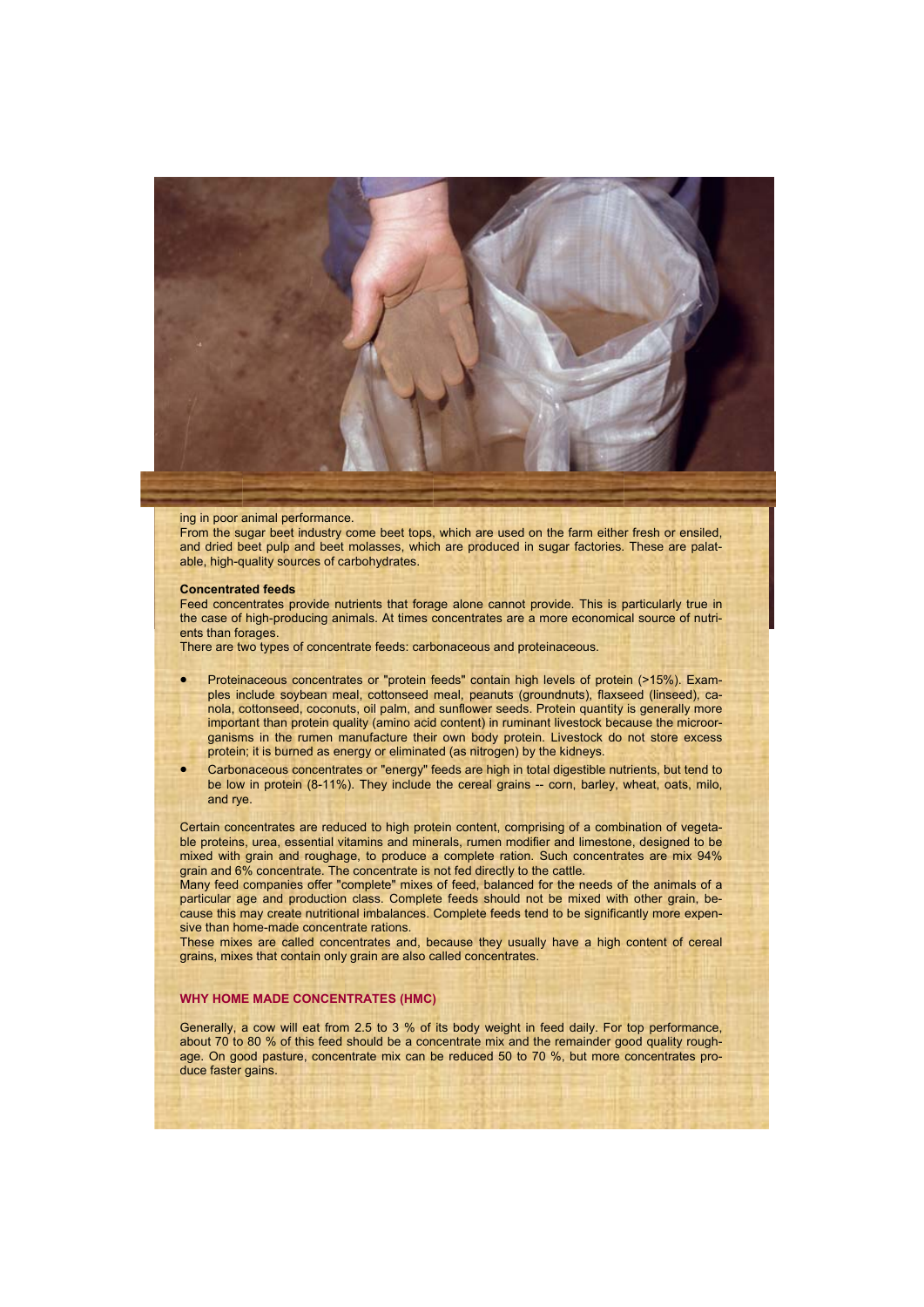

There are many commercial concentrate mixes available. Some are high in protein for use during the first part of the feeding period. Others are high in energy for use during the last part of the feeding period.

You can also make your own concentrate mixes if the ingredients are available.

- Concentrate use can be even higher than 1:1 concentrate to milk yield
- Feed costs are about 70% of total operating costs for animals, so decreasing equals significant income
- Concentrate supplementation for lactating cows has been proved as successful by many small-holder farmers
- The use of local feed resources to reduce production cost should be more a primary concern for dairy farmers
- Most of farmers use home-made concentrates, plus by-products and commercial concentrates home-made concentrates comprised of local feed resources decrease feed cost of production, by adding value to the own production

# **NUTRITIONAL NEEDS OF CATTLE**

Prior engaging in home making of concentrates a farmer should be aware of nutritional requirements of their livestock.

| (400 kg)<br>Head per day | Unit         | Cows lacta-<br>tion and after<br>weaning | Lactating<br>cows first<br>1/2 of lacta-<br>tion | Dry pregnant<br>cows 2<br>months before<br>calving | Heifer 1<br>month, 40 kg<br>and growth<br>650 g/day |
|--------------------------|--------------|------------------------------------------|--------------------------------------------------|----------------------------------------------------|-----------------------------------------------------|
| <b>Feed unit</b>         | --           | 6.70                                     | 8.30                                             | 6.40                                               | 2.30                                                |
| <b>Exchange energy</b>   | MJ           | 82.00                                    | 98.00                                            | 79.00                                              | 16.90                                               |
| Dry matter               | $\mathsf{g}$ | 10.50                                    | 12.00                                            | 9.80                                               | 0.80                                                |
| Digest protein           | g            | 570.00                                   | 780.00                                           | 704.00                                             | 220.00                                              |
| Fat                      | g            | 214.00                                   | 266.00                                           | 211.00                                             | 190.00                                              |
| <b>Fiber</b>             | g            | 3015.00                                  | 3400.00                                          | 2867.00                                            | 65.00                                               |
| Sugar                    | g            | 489.00                                   | 626.00                                           | 540.00                                             | 200.00                                              |
| Calcium                  | g            | 50.00                                    | 63.00                                            | 60.00                                              | 10.00                                               |
| <b>Phosphorus</b>        | g            | 27.00                                    | 36.00                                            | 35.00                                              | 5.00                                                |
| <b>Magnesium</b>         | g            | 0.00                                     | 0.00                                             | 0.00                                               | 0.00                                                |
| Potassium                | g            | 0.00                                     | 0.00                                             | 0.00                                               | 0.00                                                |
| <b>Sulfur</b>            | g            | 19.00                                    | 23.00                                            | 18.00                                              | 0.00                                                |
| <b>Hardware</b>          | mg           | 526.00                                   | 720.00                                           | 492.00                                             | 40.00                                               |
| Copper                   | mg           | 70.00                                    | 86.00                                            | 68.00                                              | 6.00                                                |
| <b>Zinc</b>              | mg           | 302.00                                   | 448.00                                           | 324.00                                             | 35.00                                               |
| <b>Manganese</b>         | mg           | 475.00                                   | 604.00                                           | 440.00                                             | 30.00                                               |
| <b>Cobalt</b>            | mg           | 5.40                                     | 7.20                                             | 4.80                                               | 0.50                                                |
| lodine                   | mg           | 4.00                                     | 6.00                                             | 4.50                                               | 0.30                                                |
| <b>Carotene</b>          | mg           | 248.00                                   | 320.00                                           | 250.00                                             | 30.00                                               |
| <b>Vitamin D</b>         | <b>MO</b>    | 5.40                                     | 7.60                                             | 6.40                                               | 700.00                                              |
| <b>Vitamin E</b>         | mg           | 234.00                                   | 315.00                                           | 256.00                                             | 30.00                                               |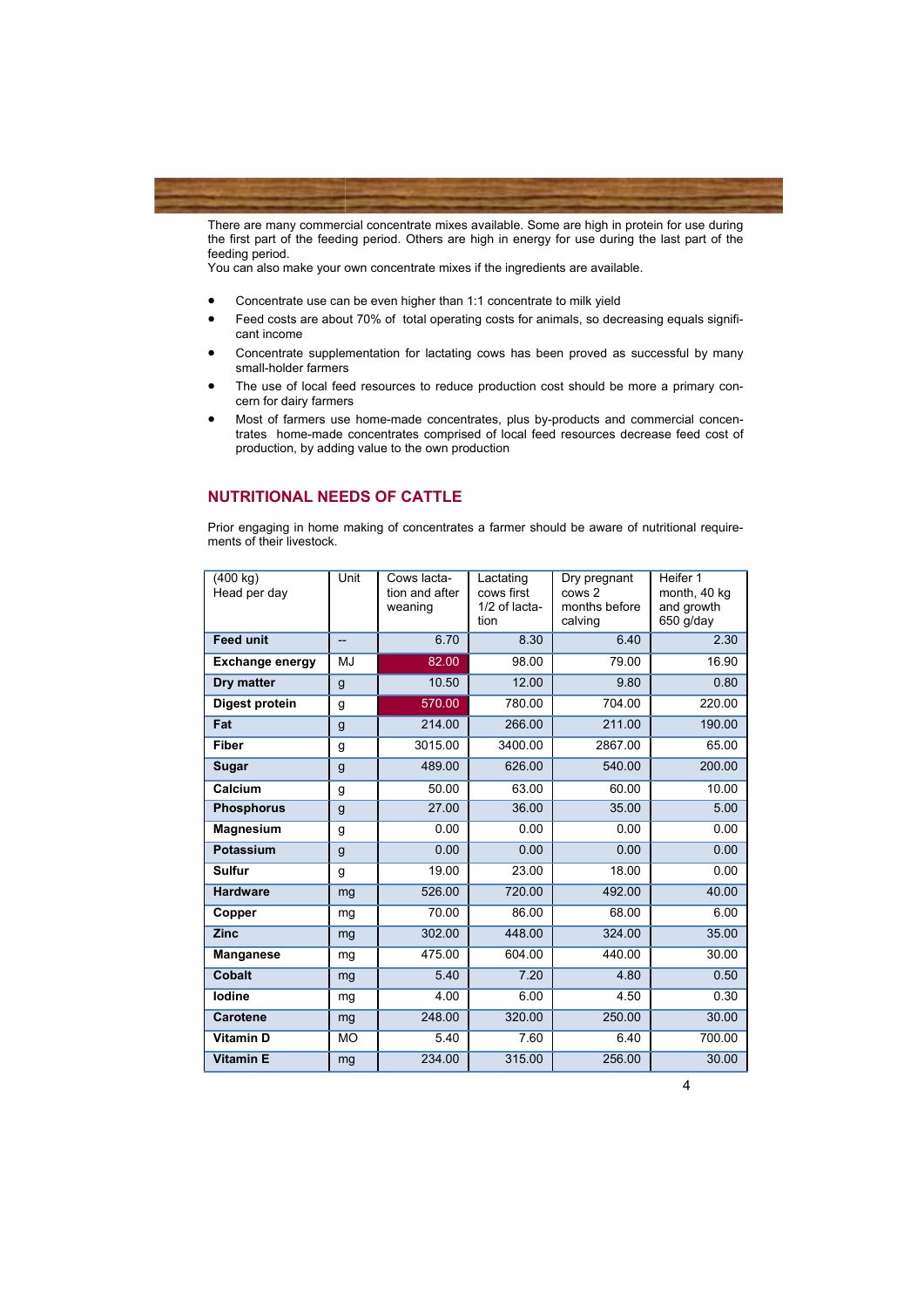

All cattle require energy, protein, minerals and vitamins for maintenance and growth. Energy is the major cost component of the diet. In general, cattle will utilize low fibre/high energy diets more efficiently than high fibre/low energy diets.

Protein is the next major component of the diet and it becomes limiting when poor quality, high fibre diets (stemmy silage, hay or straw), are fed.

Knowing of the nutritional needs and producing own blends and mixes may represent a cost saving over purchased concentrate feeds, as wastage is reduced and home made concentrates supplement available feeds.

The table shows the average nutritional requirements of cattle and calves at weights mostly present in individual farming households.

# **NUTRITIONAL VALLE OF FEED AND CONCENTRATE COMPONENTS**

In order to be able to produce feed, farmers beside the knowledge of the nutritional needs of their livestock, should also have working knowledge of the nutritional value of different components often used in homemade concentrates. Farmers should additionally be aware of the nutritional values of other types of feeds that are complemented to feeding of home made concentrates.

The tables below contain the average nutritional values of the usual components of homemade concentrates as well as of roughage most commonly complemented with concentrated feeds.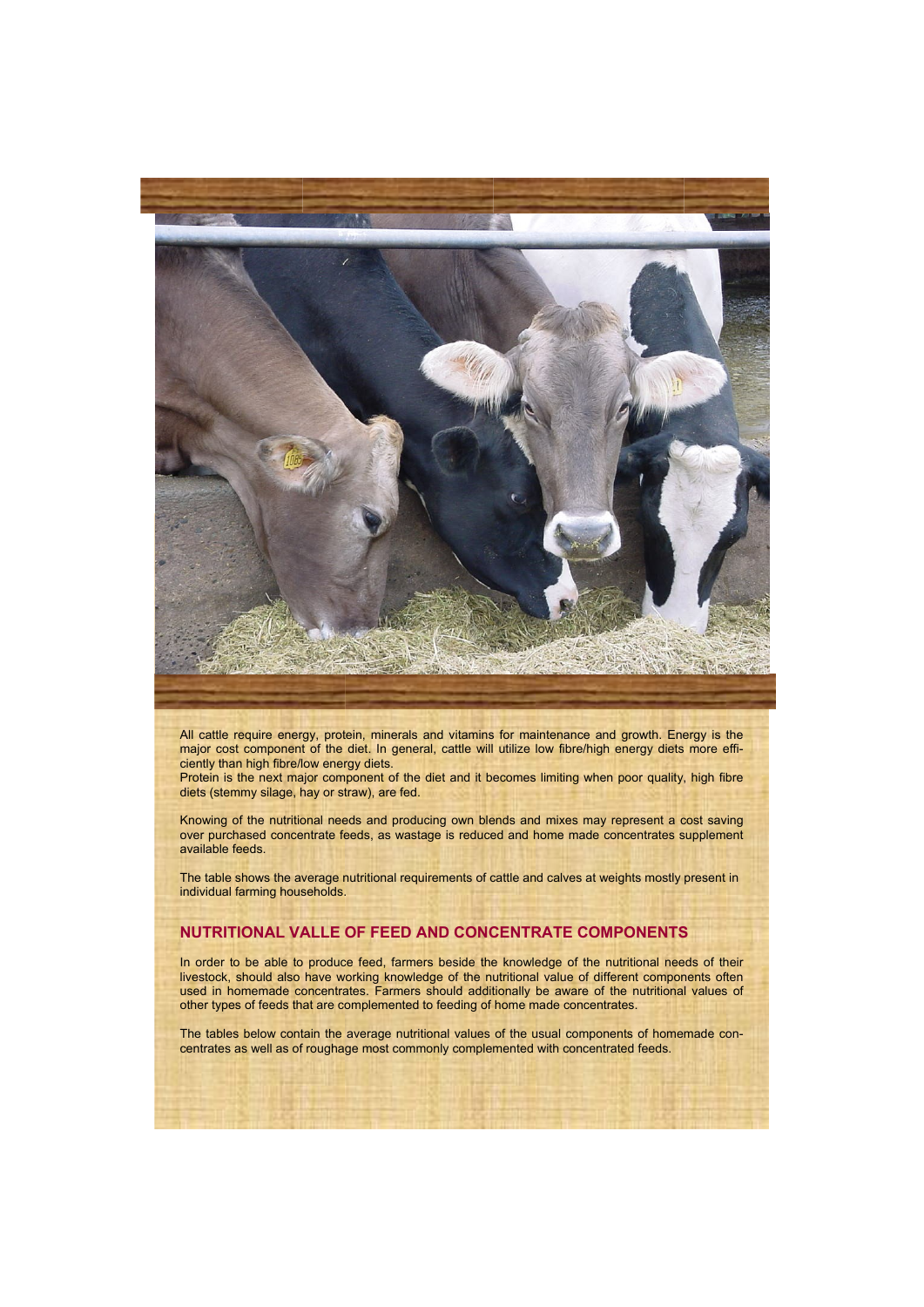# **PLANING AND COMPOSING JOUR RATIONS**

Concentrates (grains) usually account for 10-40% of the energy obtained from feed in cattle, 40- 85% in pigs and 5-25% in sheep and goats.

Starch content in grains is approximately 45% in cereals and up to 72% in maize grain. Different sugars make up to 2.5% of the dry mater in grains. The level of raw proteins is limited (10-14%) due to which concentrate mixes usually contain both carbohydrates and protein reach components.

Despite the advantages of concentrates (grains) farmers need to be careful as high amounts tend to cause digestive problems, like acidosis and timpani. High levels of starch when fed in abundance cause fermentation related problems in the rumen, especially during the lactation, when low fat volume syndrome appears. Therefore farmers should be aware and limit the starch content in cattle rations to max 35% of the dry matter content, meaning that grains content should not present more than 60% in the total dry mater content.

#### **Formulating Rations With the Pearson Square**

The Pearson square for balancing rations is a simple procedure that has been used for many years. This booklet will take you trough the calculation for preparation of an concentrate mix on basis of available ingredients.

In taking a close look at the square, several numbers are in and around the square. The most important number appears in the middle of the square. This number represents the nutritional requirement of an animal for a specific nutrient. It may be crude protein, minerals or vitamins.

If we start with the choosing a specific animal to feed lets say a lactating cow during weaning cow of 400 kg live weight (nutritional needs are provided in chapter 4). Table 4 shows that such a cow would need approximately 570 grams of protein per day.

Than we start with the recommendation from chapter 8 (example 2) that a cow should eat approximately one kg of concentrates per every 100 kg of live weight, meaning our cow would need to be fed with 4 kg of concentrates which fully or almost will satisfy provide 570 grams of protein. If we divide 570 grams on 4 kg we will get 14 or the percentage of protein the concentrate has to contain.

This number we place in the middle of the Pierson's square.

If we presume that as components we have,

- Maize grain with protein content of *8,9%* and energy value of *13.67* (Table 5.1).
- Soybean cake with protein content of *44%* and energy value of *12.90* (Table 5.2).
- Fodder peas with protein content of *15.5%* and energy value of *11.2* (Table 5.2).

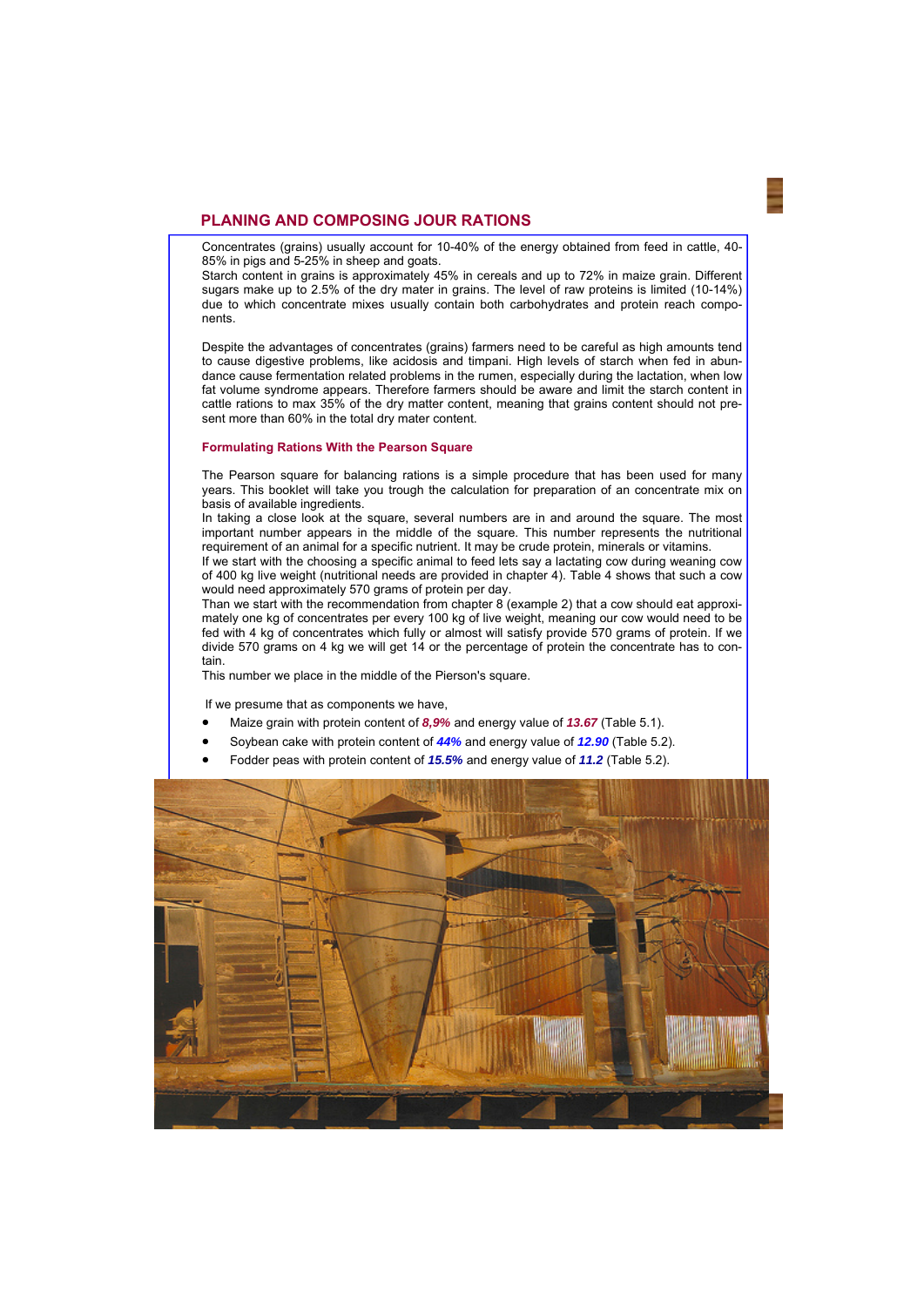# **TWO COMPONENT MIX**

First we add the maize grain crude protein percentage in the upper left corner and the Soybean cake protein percentage in the lower left corner, and cross subtract it. We would get the values of parts in the meal 30 and 5.1, which we add and get the final number of parts or 35.1

| 8,9% |      | $44\% - 14\% = 30 \times 100 / 35.1 = 85\%$ |
|------|------|---------------------------------------------|
|      | 14 % |                                             |
| 44%  |      | $8,9\%$ - 14% = 5.1 x 100 / 35.1 = 14.53 %  |
|      |      | $= 35.1$                                    |

Than we calculate the pars in order to get the total percentage participation of both components

100 x 30 / 35.1 = **85%** for maize grain, and 100 x 5.1 / 35.1 = 14.53 % for soybean cake. The energy value of the mix is calculated by multiplying of the percent of each component by the energy value **85%** x 7.3/100 = 6.24 MJ/Kg and 14.53 % x 7.2/100= 1.05MJ/Kg or 7.29MJ/Kg in total.

| 8,9% |  | $144\% - 14\% = 30 \times 100/35.1 = 85\% \times 13.67/100 = 11.6 \text{ MJ/Kg}$ |                |
|------|--|----------------------------------------------------------------------------------|----------------|
| 44%  |  | $8,9\%$ - 14% = 5.1 x 100 / 35.1 = 14.53 % x 12.9/100= 1.87MJ/Kg                 |                |
|      |  | $= 35.1$                                                                         | $=13.47$ MJ/Kg |

If you are mixing two component the calculation stops here, and we note the energy value of 7,29 x 4 kg of concentrates = 29.16 MJ out of the needed 82 MJ/day. In order to get to the required energy value our concentrate should have at least (82/ 4 kg of concentrate) 20.5 MJ/kg.

#### **THREE COMPONENT MIX**

Using the same steps we calculate the combination of the second mix or maize and fodder peas.

| 8,9% |      | 15.5% - 14% = 1.5 x 100/ 6.6 = 22% x 13.67/100 = 3 MJ/Kg         |                 |
|------|------|------------------------------------------------------------------|-----------------|
|      | 14 % |                                                                  |                 |
|      |      | 15.5% 8,9% - 14% = 5.1 x 100 /6.6 = 77% x 11.2 /100 = 8.62 MJ/Kg |                 |
|      |      | $= 6.6$                                                          | $= 11.62$ MJ/Kg |

Than we repeat the same procedure for calculating the needed quantity to reach the energy needed for the above-mentioned type of cow or 6.8 MJ/Kg

The final calculations provide for the assessment of the energy requirements. Just follow the color of the numbers to understand the origin and the calculation.

mponents

| 13.47        |      |       | $13.47 - 20.5 = 7.03 \times 100/15.91 = 44.1\%$ |                                                                        |  |
|--------------|------|-------|-------------------------------------------------|------------------------------------------------------------------------|--|
|              | 20.5 |       |                                                 |                                                                        |  |
| 11.62        |      |       |                                                 | $11.62 - 20.5 = 8.88$ x 100/15.91= 55.8%                               |  |
|              |      |       | $=15.91$                                        |                                                                        |  |
|              |      |       |                                                 | The final calculation provides for the percent of each of the three co |  |
| <b>MAIZE</b> |      | 44.1% | $* 85\%/100 =$                                  | $37.48% +$                                                             |  |

 55.8% \* **22%**/100 = 12.2% or 50 % of maize in the concentrate SOYBEAN PIE 44.1% \* **14.53%**/100 = 7% and FODDER PEAS 55.8% \* **77%**/100 = 43% 100%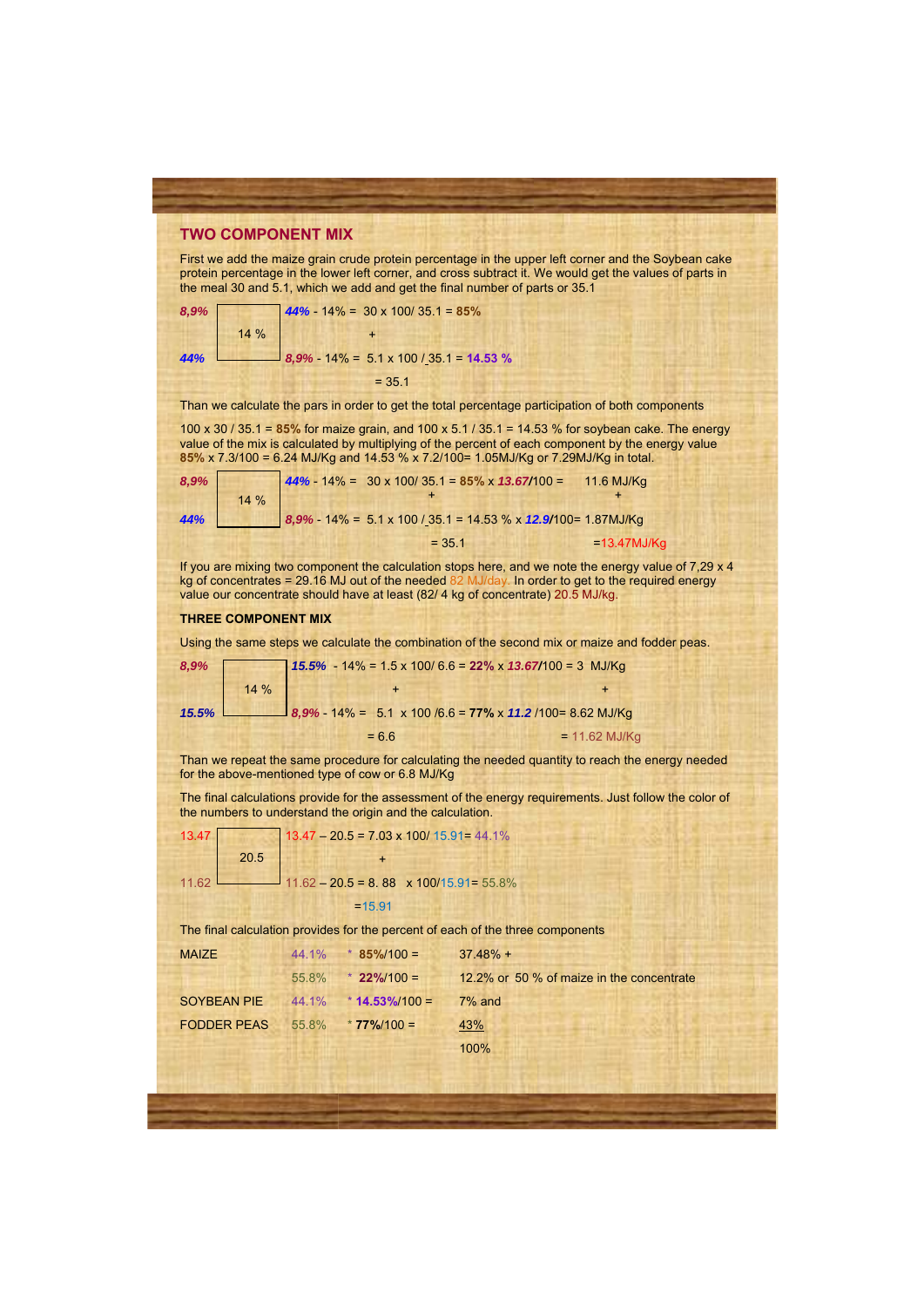Standard mixes of balanced rations are well known and examples are provided in the text below.

## **Example 1: 17 % CP**

- 1 975 KG maize gluten and 25 KG minerals and vitamins
- 3 650 KG barley, 325 KG rapeseed meal and 25 KG minerals and vitamins

NOTE Minerals and vitamins should be added to these rations. Typical inclusion rates are 1 x 25 KG bag per tone. When feeding a ration comprising maize gluten only, a specific mineral balancer high in calcium should be used.

## **Example 2: 14-15 % CP**

- 1 650 KG maize gluten, 325 KG maize meal and 25 KG minerals and vitamins
- 2 325 KG maize distillers, 325 KG maize meal, 325 KG citrus pulp and 25 KG minerals and vitamins
- 3 600 KG barley, 375 KG maize gluten and 25 KG minerals and vitamins
- 4 875 KG barley, 100 KG soya and 25 KG minerals and vitamins
- 5 550 KG barley, 300 KG maize, 125 KG soya and 25 KG minerals and vitamins

Standard mixes of balanced rations can be provided also on basis of percentage shares of ingredients, as in the following examples:

#### **Example 3: CP 13.0%**

Maize Meal 25%, Distillers 25%, Citrus pulp 25%, Barley 20%, Molasses 2.5%, Min& Vits 2.5%.

# **Example 4: CP 15.7%**

Barley 20%, Maize Meal 30%, Maize gluten 20%, Distillers 15%, Citrus pulp 10%, Molasses 2.5%, Min& Vits 2.5%.

## **Example 5: CP 13.5%**

Barley 47.5%, Maize meal 20%, Rapeseed meal 15%, Citrus pulp 10%, Molasses 5% Min& Vits 2.5%.

# **PREPARING HOME MADE CONCENTRATES**

A number of methods of processing grains exist as part of both the preparation and mixing of concentrates. Therefore is important to be aware of the characteristics of the grains used for production of concentrates and therefore if possible to apply the relevant method. Most methods aim at improvement of the availability of the starch for which reflects on the total digestibility of the feed. As most grains contain high starch levels it is important to make it easily accessible for digestion. Some of the methods used are mechanical, some chemical and some thermal, but in general they are divided in dry and wet methods and cold and hot methods.

Preparation of homemade concentrates is often limited to two or three operations due to the need for specialized equipment for different processes.

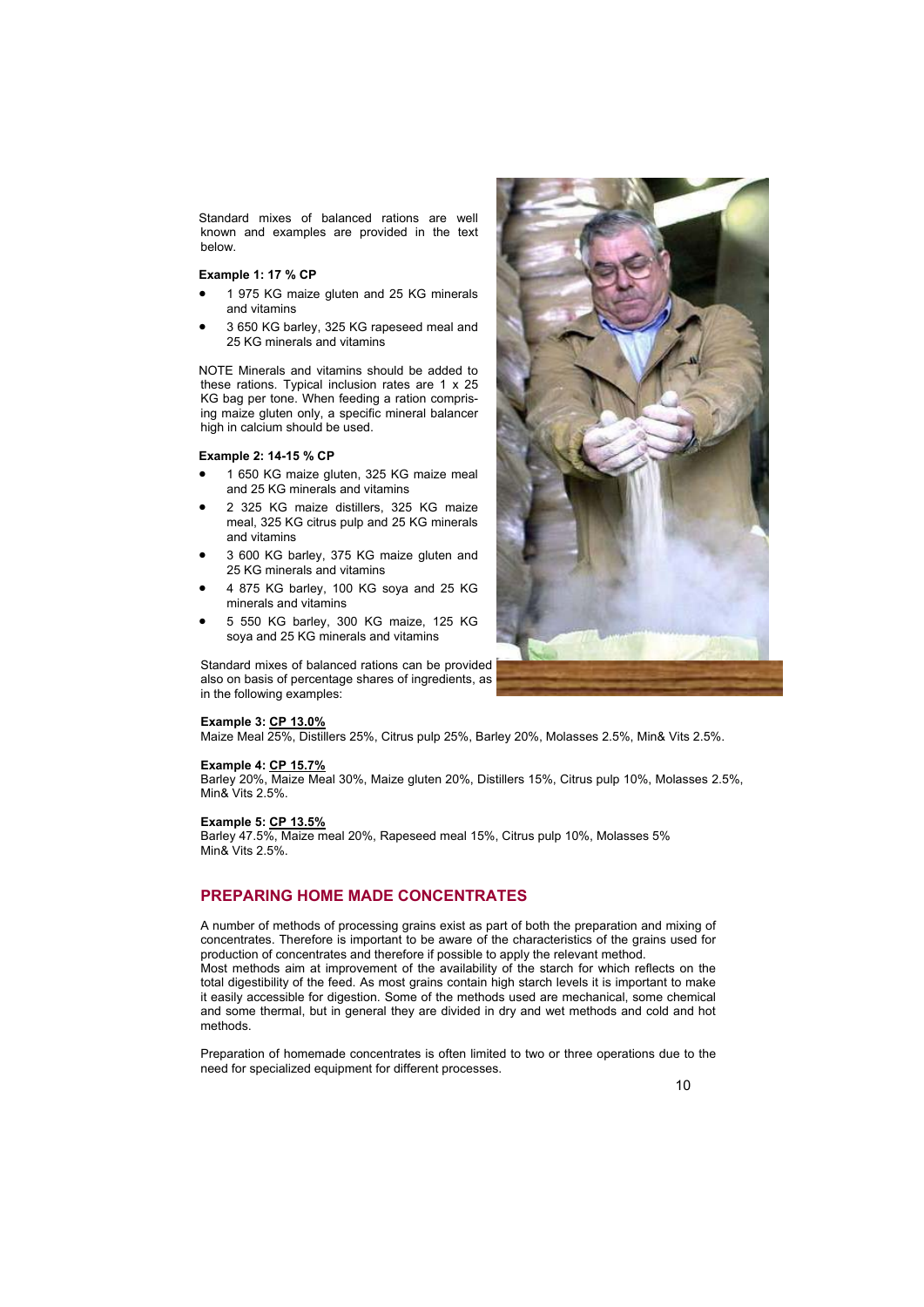# **Pealing (dehulling)**

Is designed to remove the shell (outer layer), of the grains in order to reduce the total amount of raw fiber that reduces the total digestibility in non ruminants. As result certain industries produce significant amounts of peelings that can be used as concentrate components for ruminants. Other grains such as soy are pealed to increase the total quantity of proteins by removing the excess amount of fiber.

#### **Grinding**

Is the oldest and most used method that uses mechanical force to physically break up the cells as well as the outer layer. Some One of the first steps in feed processing is the grinding. This is accomplished by increasing the surface area of the grain portion of the diet by a marked reduction in particle size.

Feeding fine, medium or coarse mash feeds results in increase in feed consumption and less feed wastage with the coarser feed. Grinding to medium size particles (like sugar or polenta (gomi)) has been proven to be most effective as dust or flower size particle of grinding, tends to increase wastage during using, storing and transport and cause digestive problems, especially in young animals.

During grinding attention should be devoted to limiting of the presence of foreign materials and contaminants

#### **Heat treatment**

Several methods of heat treatments are in use, mostly using low and medium temperatures as high temperatures denaturalize proteins and vitamins. Heat treatment (frying) of corn on 149 oC results in improved digestibility by 10% and increased daily production by 14%.

Heat treatment of whole soybeans, significantly improves the feeding value of the raw soybeans, as well as reducing pancreas weight to levels similar to that of the control, dehulled, extracted soybean meal. Fried whole soya beans results in increased digestibility by 5-10% due to increase in the fat content. As example unfired whole soya grains contain 22% of



protein, fried whole soya grains contain 37% of protein while pealed soya grain contains 44% of protein, which means that frying is a good substitute to pealing.

#### **Mixing**

Mixing is important in order to homogenize the structure of the concentrates and to enabe equal composition in every scoop of concentrates. In addition it prevents animals from eating only components they prefer from the mix.

#### **Storing**

.

Storing is important in order to preserve the nutritional values of components and prevent spoiling. In general grains store as whole than as processed, so homemade concentrates should be used in general within a month of production. Vitamins tend to become unstable during long storing, carotene is lost, fats are easily spoiled and insects are able to more easily use and therefore more often attack processed components or concentrates.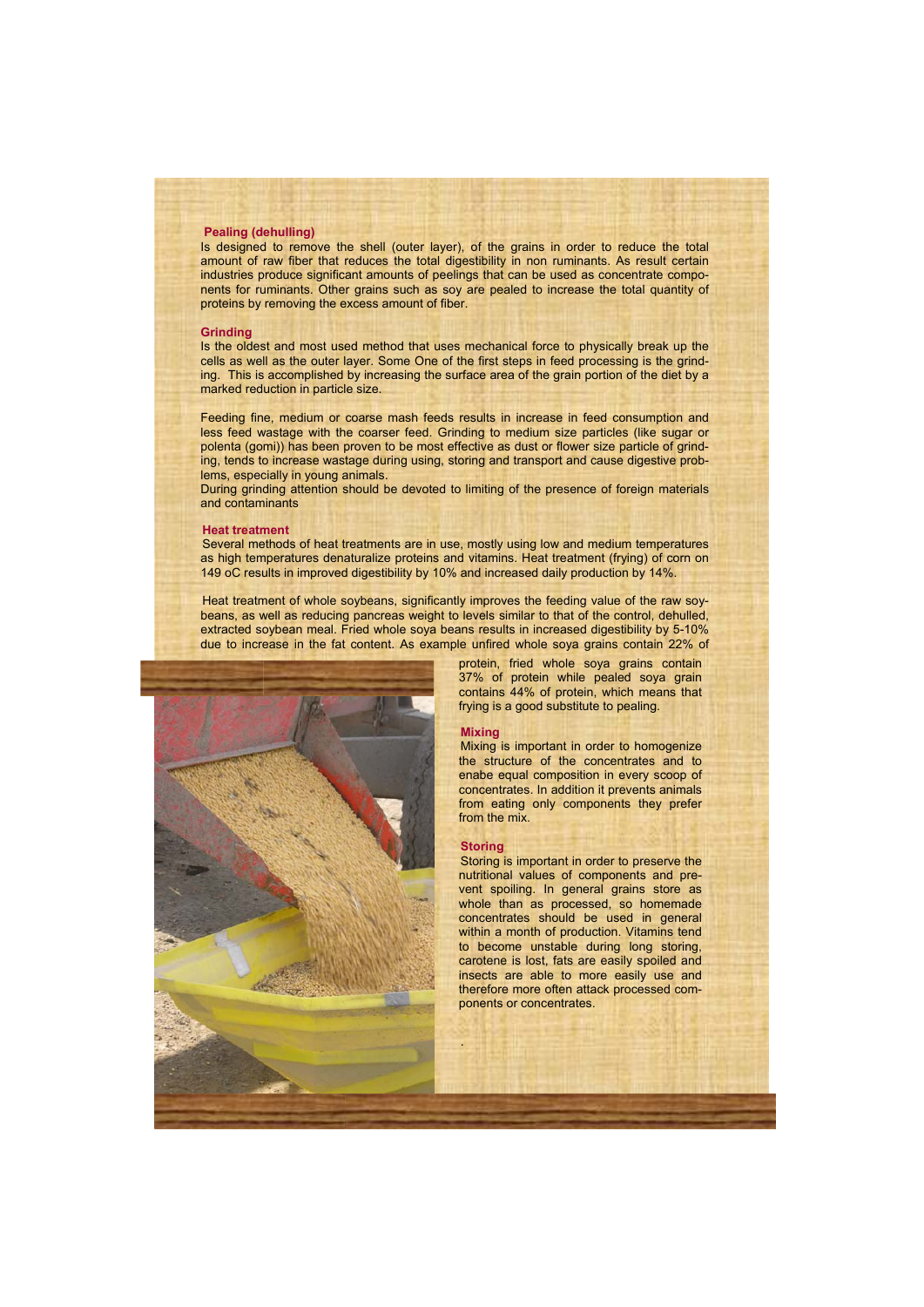# **Record keeping**

Good record keeping is needed in order to obtain an overview of the cost benefit in using different components and in order to be able to asses increase in production.

Modern cattle's farming is not about the quantity of milk produced, but rather tends to revolve around price of a liter of milk produced.

In order to have adequate data farmers need to keep records on their spending, including the production of concentrates. An example of record maintenance for production of homemade concentrates is show below.

| <b>Date</b>        |                              |  |                    | Lot No.: |          |             |
|--------------------|------------------------------|--|--------------------|----------|----------|-------------|
| 750 кг<br>Quantity |                              |  | <b>Destination</b> |          |          |             |
| <b>No</b>          | <b>Components</b>            |  | $\%$               | Kg       | Price    | Calculation |
| $\mathbf{1}$       | Corn grain                   |  | 36,0               | 270      | 0.12     | 35.1        |
| $\overline{2}$     | Wheat bran                   |  | 15,0               |          | 8,5      |             |
| 3                  | <b>Barley</b>                |  | 20,0               |          | 7,5      |             |
| $\overline{4}$     | Rye                          |  | 4,0                |          | 8,0      |             |
| 5                  | Oats                         |  | 7,0                |          | 8,0      |             |
| 6                  | Меласа                       |  | 1,0                |          | 20,0     |             |
| $\overline{7}$     | Sunflower pie                |  | 13,0               |          | 32,0     |             |
| 8                  | Soy oil                      |  | $\prime$           |          | $\prime$ |             |
| 9                  | Pork fat                     |  | $\prime$           |          | $\prime$ |             |
| 10                 | Chock                        |  | 0,5                |          | 2,0      |             |
| 11                 | Salt                         |  | 0,5                |          | 9,0      |             |
| 12                 | Antibiotic                   |  | $\prime$           |          | $\prime$ |             |
| 13                 | <b>Vitamins and Minerals</b> |  | 3,0                |          | 98,0     |             |
| <b>Total</b>       |                              |  | 100%               | 750 кг   | I        |             |

# **TIPS ON FEEDING CATTLE WITH CONCENTRATED ANIMAL FEED**

## **Prior production of your own homemade concentrates**

- not every farmer has the management expertise to make it work effectively
- not all animals have the genetic potential to benefit from this feeding regime
- feeding is sensitive to market fluctuations in the price of concentrate components

# **After production of your own homemade concentrates**

- Use a transition diet to adjust the rumen at least 2-3 weeks before calving.
- Concentrates are: most cereals and grains as well as already prepared animal feed.
- Introduce cattle to this ration gradually over a 10 to 14 day period.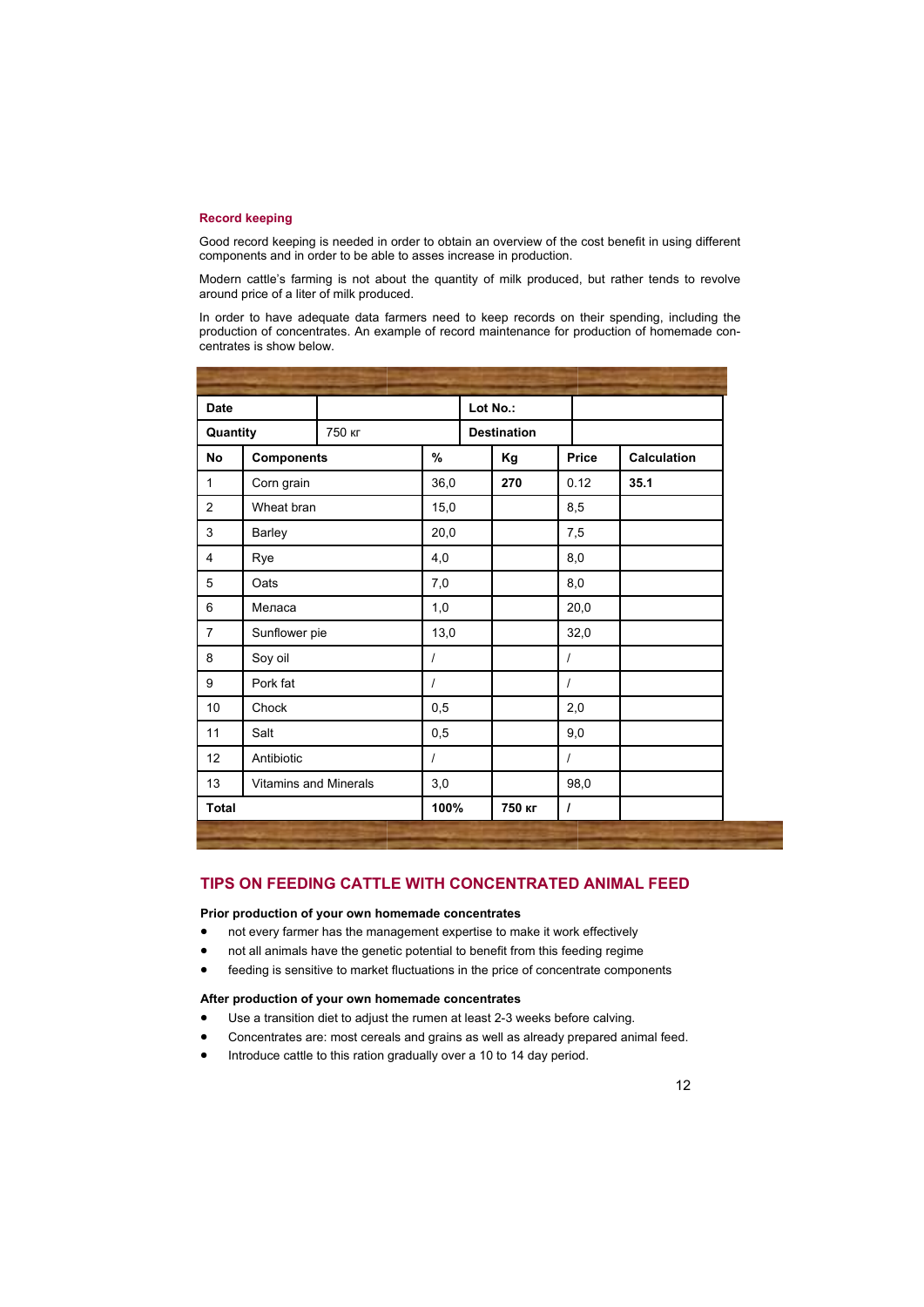- The quantity of concentrate given daily to cattle should not exceed 2% of their body weight and are usually given at 1- 1.3 kg per 100 kg/live weight.
- Multiple feedings during the day help keep the rumen stable.
- Feed grain/concentrate at least twice a day, if feeding more than 3-4 kg of concentrated feed per day.
- **•** For non lactating cows concentrates with content of 12-15 % protein are usually used, meaning you can reduce the quantity of concentrates by 10-20%.
- For lactating cows use concentrates or combine feeds to reach content of 16% protein.
- The provided concentrate has sufficient content of vitamins, Ca and P to satisfy daily needs of cattle.
- **•** Feeding fiber/forages before concentrate or feeding forages immediately after concentrates.
- Roughage supplied should be supplied adlib and to a mini-mum not less than 20% of their total intake.
- Ensure that there is ample access to clean water.
- The timing of feeding each day is important.
- If you can't feed forages before concentrate make sure cows get to forage quickly after consuming concentrate.
- Concentrate feeding with straw is an alternative to conventional silage and concentrate diets



## **Examples in preparing rations using concentrated feed**

# Example 1

For a 300 kg cow divide the daily feed in three rations and provide:

- First ration: provide 2 of straw, once eaten, provide 2 kg of concentrate,
- Second ration: repeat the meal with the same quantities
- Third ration: provide 2 kg of straw.

#### Example 2

Provide 5 kg of silage to cattle later provide 2 kg of concentrated feed and later provide 2 kg of straw.